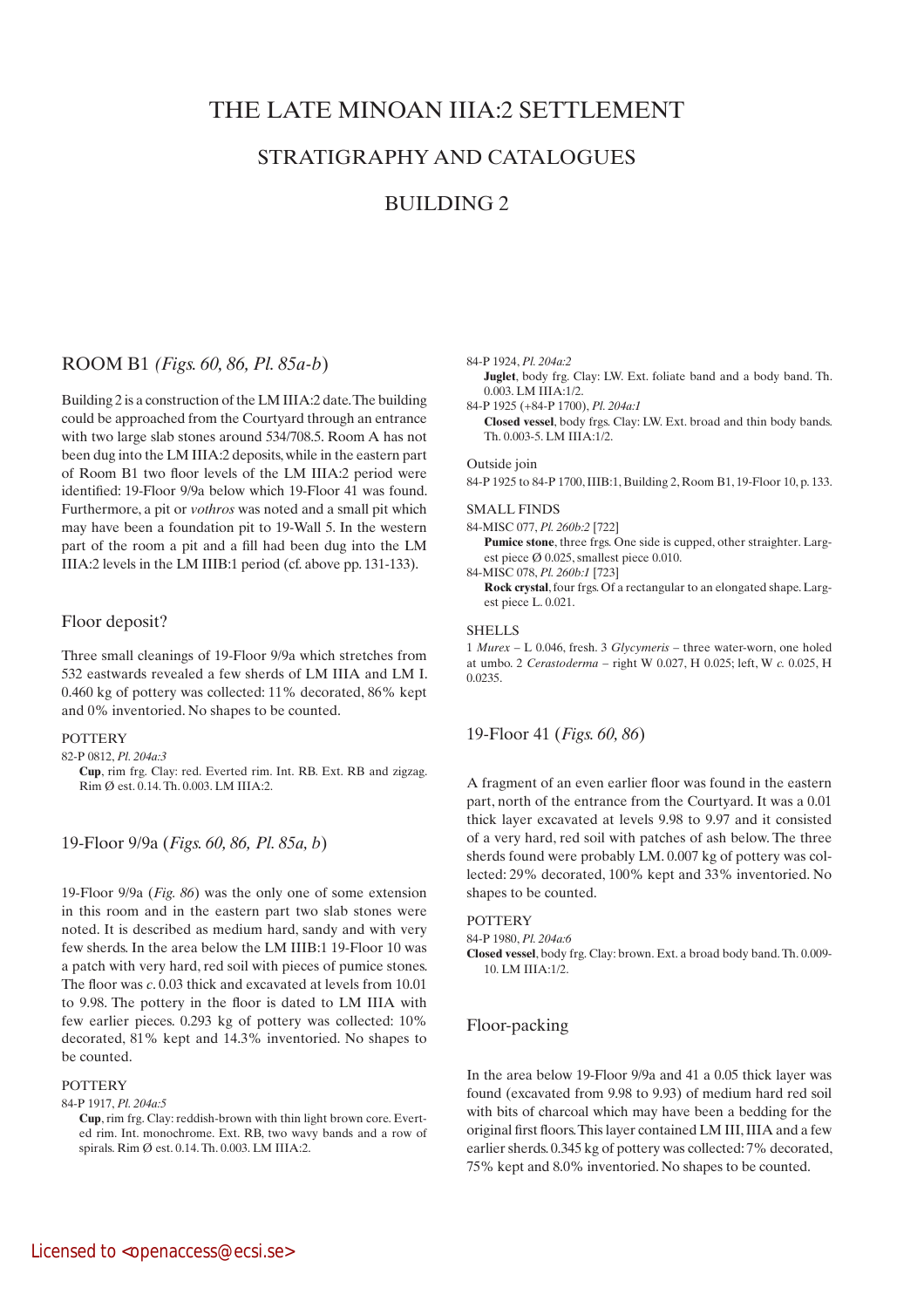Fig. 86. LM IIIA:2 Building 2, plan and distribution of finds.



#### **POTTERY**

84-P 1579, *Pl. 204a:7*

**Jug**, beak-spouted, handle frg. Clay: light red. Part of a strap, broad, vertical handle. Ext. one cross bar. Handle 0.011 × 0.030. LM  $IIIA.1/2$ 

84-P 1580, *Pl. 204a:4*

 **Open vessel**?, base frg. Clay: red. Plain ware. Flat base, rounded to the body. Base Ø est. 0.014-15. Th. 0.008-12. LM IIIA:1/2.

#### SMALL FINDS

84-MISC 079, *Pl. 260c:1* (see below, Shells) [724]

84-MISC 082a, *Pl. 260c:2* [725]

**Painted plaster**, one frg. Medium hard, slightly gritted burnt plaster. Fairly smooth surface with traces of reddish-brown paint. Mpd 0.021. Th. 0.007. LM I/IIIA:2.

84-MISC 082b, *Pl. 260c:2* [725]  **Unpainted plaster**, one frg. Soft plaster with a rather smooth surface. Mpd 0.029. Th. 0.009. LM I/IIIA:2.

#### **SHELLS**

1 *Patella* – L 0.0185 (84-MISC 079a). 2 *Murex* – body frg.; columella/distal frg.; columella and distal body, burnt, in red matrix (84-MISC 079b). 1 *Pinna* – small frg. (84-MISC 079c).

### Foundation pit to 19-wall 5?

In connection with the excavation of 19-Floor 41, a narrow, shallow area 0.01-2 thick was found up against 19-Wall 5. At the time of excavation it was interpreted as a possible foundation pit to 19-Wall 5. Few sherds of possible LM IIIA date were collected. 0.065 kg of pottery was collected: 8% decorated, 100% kept and 20.0% inventoried. No shapes to be counted.

#### **POTTERY**

84-P 1415, *Pl. 204a:9*

**Closed vessel**, body frg. Clay: light greyish-brown. Ext. three body bands. Th. 0.004-6. LM IIIA:1/2.

### Pit or *vothros* (*Figs. 60, 86, Pl. 85b)*

Below 19-Floor 41 just inside the entrance to the room a small pit or *vothros* was found. It was 0.45 wide and could be followed up to the threshold. The top of a slab partly covering the pit was found at level 10.01 while the bottom which contained some fallen stones and which had a greenish-brown, soft soil, was found at level 9.61. The few sherds found in it appeared to be LM IIIA with few earlier pieces. 0.380 kg of pottery was collected: 4% decorated, 84% kept and 3.7% inventoried. Shapes counted: 1 conical cup.

#### **POTTERY**

84-P 1375, *Pls. 130, 204a:8*

**Cup/rhyton**, rim frg. Clay: cream. Straight rim rounded on top. Int. and ext. monochrome. Rim Ø est. 0.14. Th. 0.004. LM IIIA:1.

#### SMALL FINDS

84-S 032, *Pl. 260c:3* [726]

 **Limestone gravel**. Of an irregular shape. Seems to have been attached to something. L 0.018.